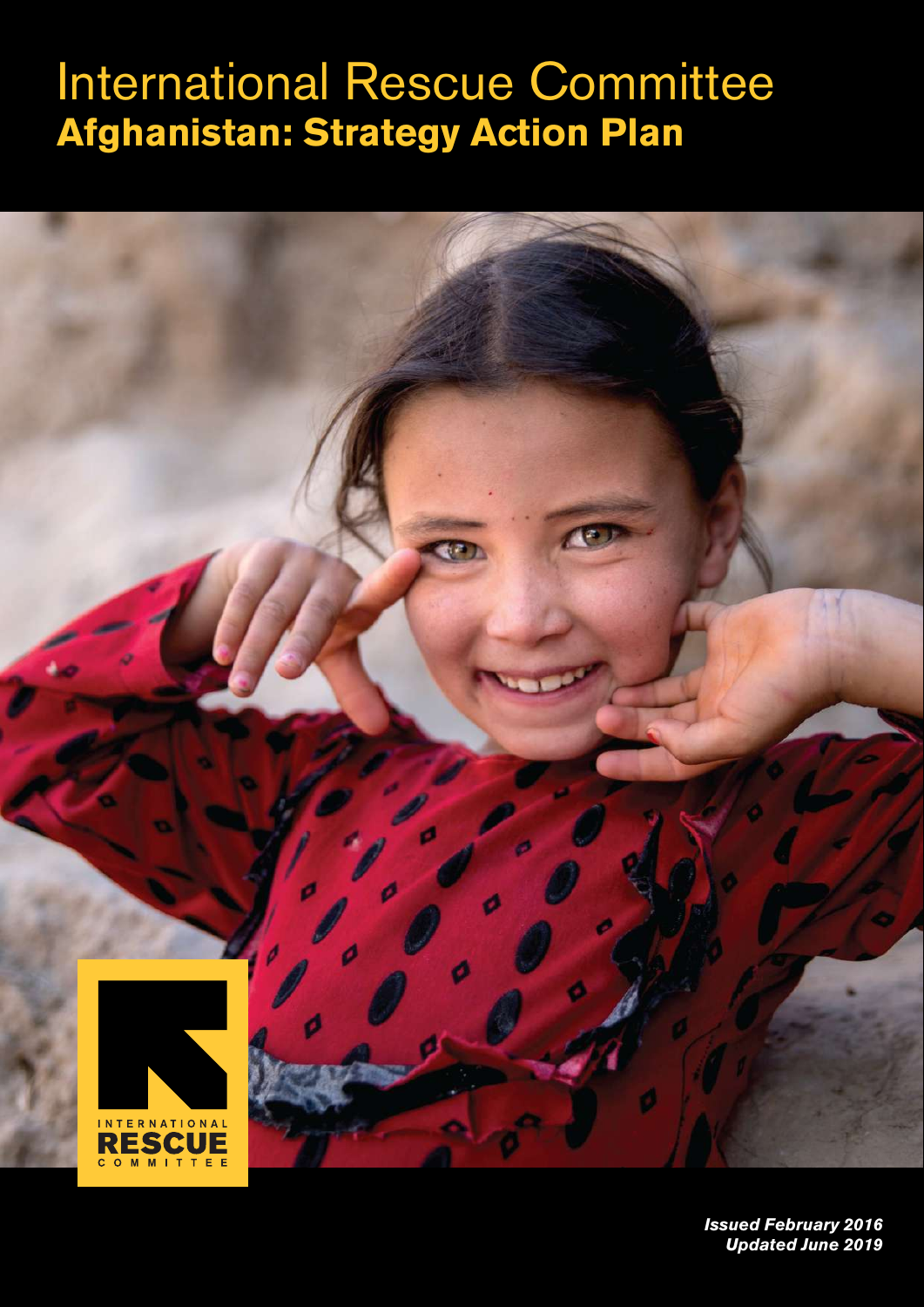

#### **IRC2020 GLOBAL STRATEGY OVERVIEW**

The International Rescue Committee's (IRC) mission is to help the world's most vulnerable people survive, recover, and gain control of their future. The aim of the IRC's global strategy, IRC2020 (shown on the right), is to make measurable improvements in health, safety, education, economic<br>wellbeing, and decision-making wellbeing, and decision-making power. Therefore, the IRC has made investments to improve program effectiveness, use resources more efficiently, reach more people more quickly, and better respond to clients' needs.



#### **AFGHANISTAN OVERVIEW**

Since 1979, Afghanistan has experienced continuous armed conflict for nearly 40 years.

Unrelenting violence has stunted Afghanistan's development and created one of the largest refugee and internally displaced populations (IDP) in the world. Despite large global investment and significant gains, Afghanistan still suffers from weak institutions and a crippled infrastructure that struggles to provide clean water, electricity, safe roads, education, and adequate medical services. Within Afghanistan, it is estimated that over 2 million people are severely food insecure, almost 12

million live below the poverty line and an estimated 3.7 million children are out of school. 25 of 34 provinces have experienced forced displacement in the first quarter of 2019 alone.

The effects of underdevelopment have particularly affected women and children who are frequently subjected to violence, abuse, and child labor. They are also more likely to be food insecure and have inadequate access to healthcare, education, or rule of law.

Since 1988, the IRC has provided humanitarian relief and recovery assistance in Afghanistan. As the country emerges from decades of

neglect and seeks to build on its modest gains, the IRC in Afghanistan's experience and expertise is more valuable than ever.

The IRC's current strategy for Afghanistan illustrates the IRC's commitment to improving the health, education, economic wellbeing, and decision-making power of the most vulnerable people in Afghanistan.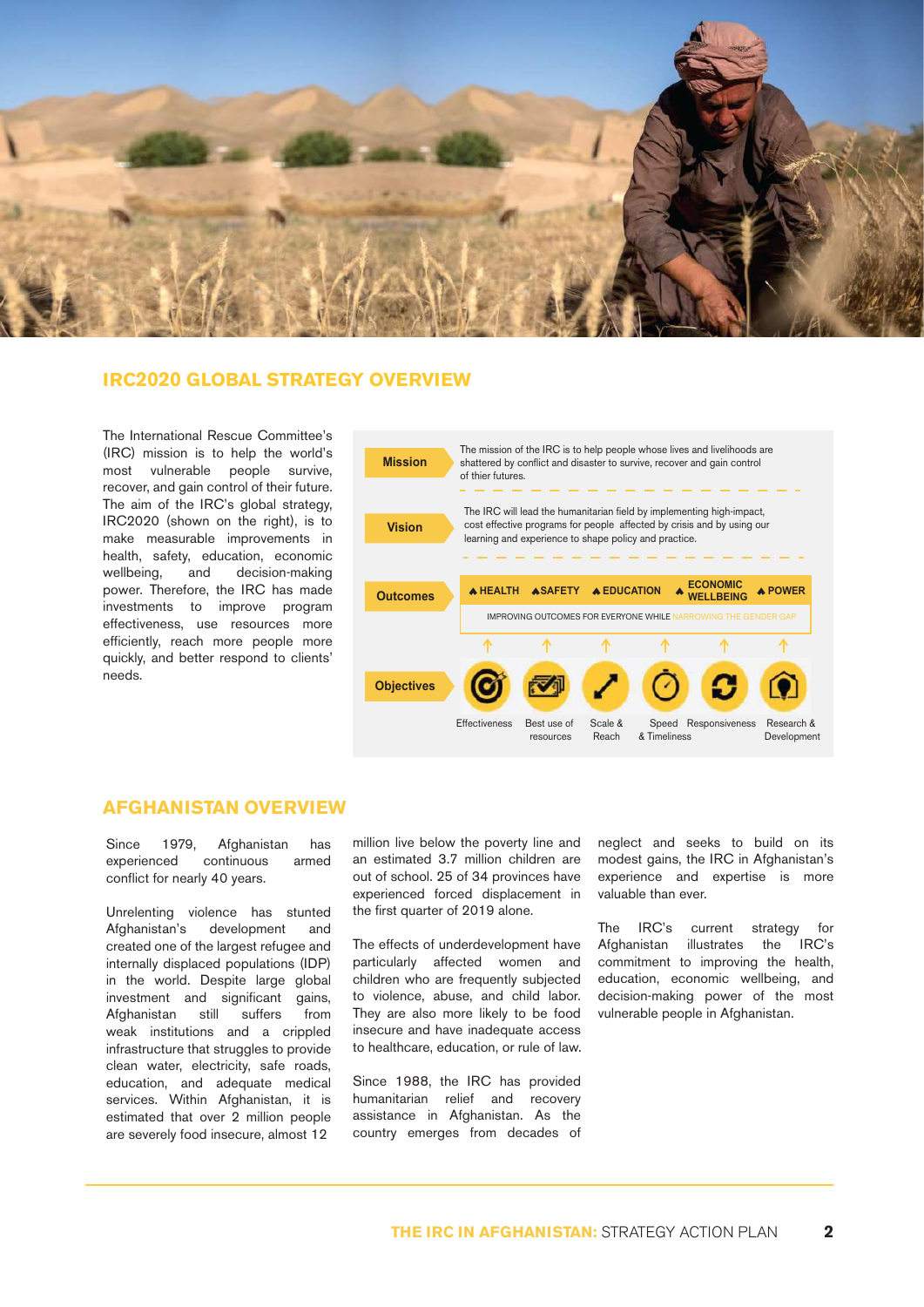### **IRC'S STRATEGIC PROGRAMMING**

Currently, the IRC in Afghanistan is implementing programs in nine provinces (Badghis, Herat, Helmand, Khost, Paktya, Logar, Nangarhar, Laghman, Kabul). From now until the end of 2020, the IRC's strategy in Afghanistan will prioritize outcomes in education, health, safety, and economic wellbeing (see Figure 1). Programs will target the most vulnerable (women, children, people with disabilities etc.) including IDPs, returnees, disaster affected people (natural and man-made) and people living in urban and rural areas.

The IRC in Afghanistan will build on its extensive experience in community-based education for children, specifically building on its success in overcoming cultural barriers to girls' education.

Health programs will continue to improve access to safe water and promote hygiene through behavior change techniques and construction of WASH infrastructure. These strengthened WASH activities aim to prevent water-borne diseases before they happen. Protecting the nutritional status of men, women, boys and girls in crisis is also a key priority and a means to advance other development outcomes, such as education and health.

Economic wellbeing programs will continue to support livelihood skills development (coupled with basic literacy and numeracy) for men and women and internships/on the job training to support sustainable employment– with 6,547 men and women reached in 2018 alone. Programs will also support emergency response activities through shelter and WASH assistance, provision of protection services, and cash-based programming.

Safety programs focus on community based protection and training, protection monitoring, use of Safe Healing and Learning Spaces (SHLS) and Social and Emotional Learning (SEL), parenting training and case management and referral.

The IRC in Afghanistan's commitment to gender equality means that we will strive for equal outcomes for women and girls, and men and boys. To narrow the gender gap, the IRC will incorporate gender-focused programing, such as raising awareness of the importance of women's health, into all activities.

*Figure 1: Priority Outcomes and Future Programs* 

| <b>Priority Outcomes in Afghanistan</b> |                                                                                                                                                                                                                                                                                          | <b>Future Programs</b>                                                                                                                                                               |
|-----------------------------------------|------------------------------------------------------------------------------------------------------------------------------------------------------------------------------------------------------------------------------------------------------------------------------------------|--------------------------------------------------------------------------------------------------------------------------------------------------------------------------------------|
| EDUCATION                               | • 6 - 14 year olds have literacy,<br>numeracy, and social-emotional<br>skills,<br>according<br>their<br>to<br>developmental potential<br>Women and girls are equal to men<br>$\bullet$<br>and boys in literacy and numeracy,<br>social-emotional<br>skills,<br>and<br>livelihoods skills | Train teachers and increase access through CBE<br>Contribute to reducing the gap of access and retention<br>in education for girls                                                   |
| <b>HEALTH</b>                           | People are protected from water,<br>$\bullet$<br>sanitation<br>hygiene-related<br>and<br>diseases                                                                                                                                                                                        | Implement holistic programming considering WASH<br>$\bullet$<br>and nutrition to best protect people from water,<br>sanitation and hygiene-related diseases                          |
| ECONOMIC WELLBEING                      | People meet basic needs and<br>avoid negative coping strategies                                                                                                                                                                                                                          | Develop market-relevant livelihoods with a specific<br>focus on market linkage<br>Ensure basic needs are met in cases of emergency<br>through multi-sector response                  |
| SAFETY                                  | People are safe in their communities<br>and receive support when they<br>experience harm                                                                                                                                                                                                 | Expand protection activities by programming for<br>community based protection and training, use of SHLS<br>and SEL, parenting training, protection monitoring and<br>case management |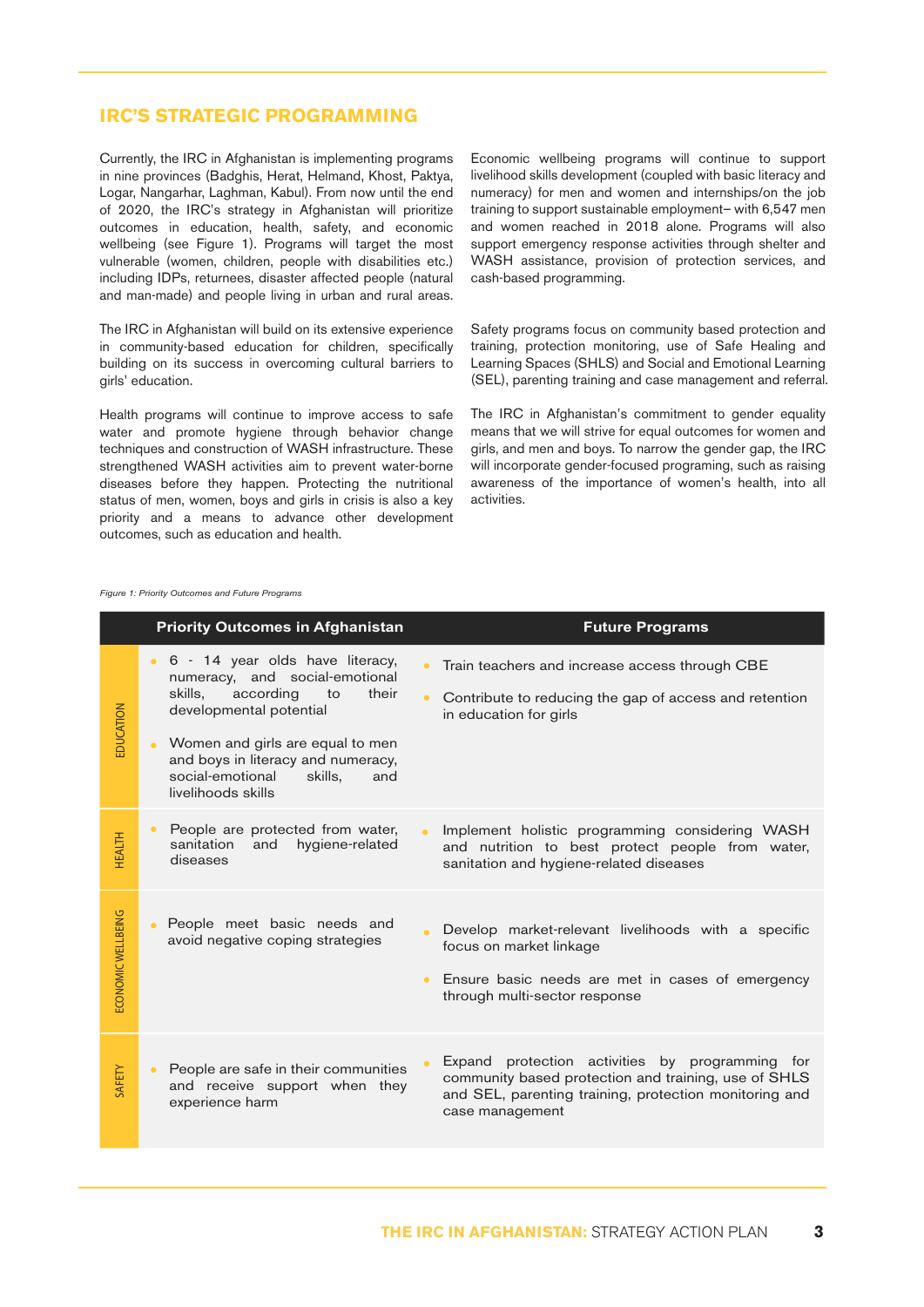### **COMMITMENTS FOR IMPACT**

In order to maximize impact and achieve priority outcomes, the IRC in Afghanistan is making new investments to improve program effectiveness, use resources more efficiently, reach more people more quickly, and be more responsive to clients and partners. The IRC made the following commitments to strengthen programming and improve the lives of the people we serve in Afghanistan.

*Figure 2: Commitments to Ensure Impact*



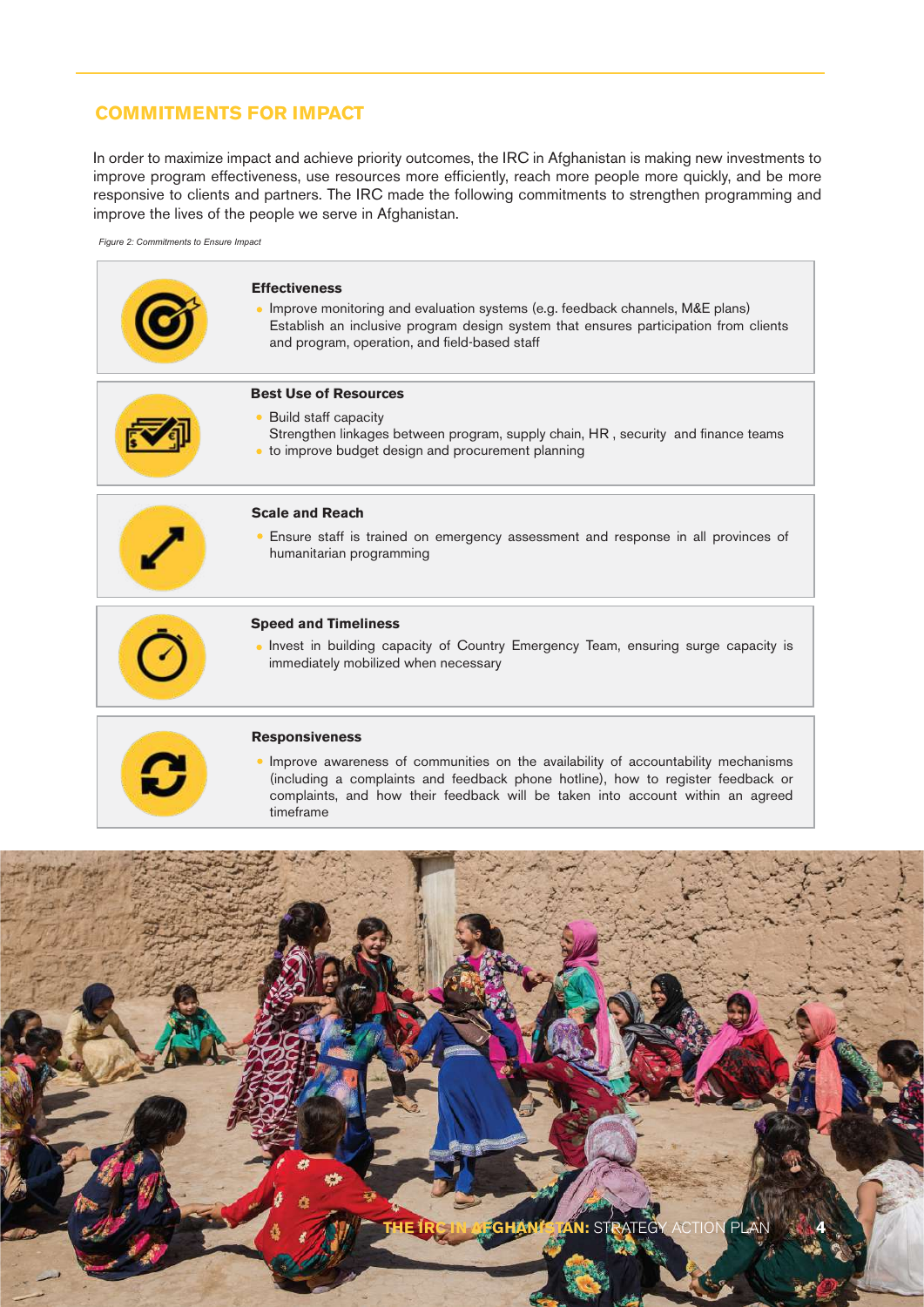

### **IRC'S STRATEGIC PRESENCE**

From now until the end of 2020, the IRC in Afghanistan will expand or maintain its presence inside the nine provinces it currently operates in based on an analysis of the security and needs, and where the IRC can add the most value .



Maintain Presence